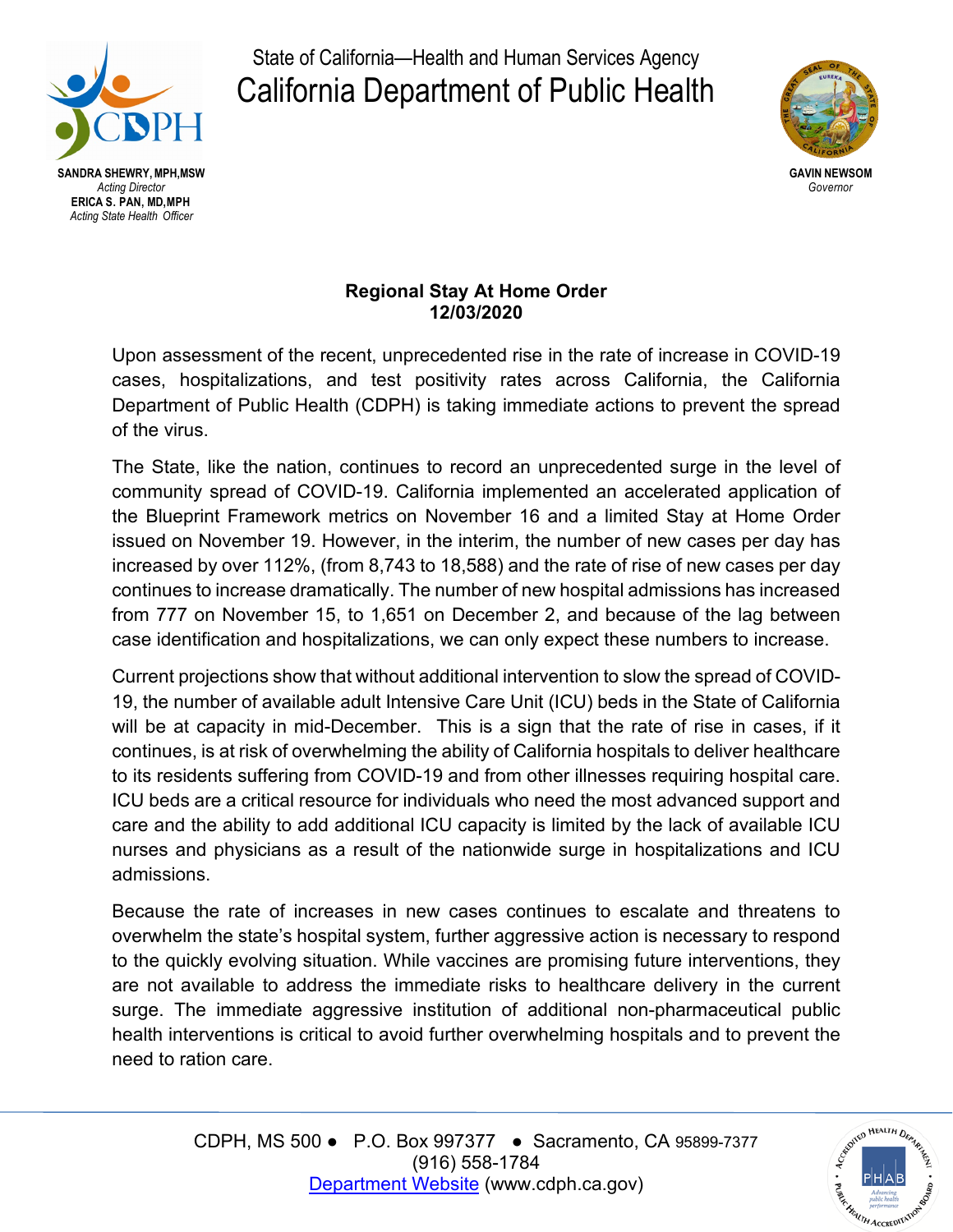## **NOW, THEREFORE, I, as Acting State Public Health Officer of the State of California, order:**

- 1. CDPH will evaluate public health based on Regions, responsive to hospital capacity for persons resident in those Regions.
- capacity is less than 15%, the following terms (the Terms of this Order) will apply. 2. CDPH will evaluate the adult ICU bed capacity for each Region and identify on covid19.ca.gov any Regions for which that capacity is less than 15%. When that
	- a. All gatherings with members of other households are prohibited in the Region except as expressly permitted herein.
	- b. All individuals living in the Region shall stay home or at their place of residence except as necessary to conduct activities associated with the operation, maintenance, or usage of critical infrastructure, [1](#page-1-0) as required by law, or as specifically permitted in this order.
	- c. <mark>Worship</mark> and <u>political expression</u> are permitted outdoors, consistent with existing guidance for those activities.
	- d. Critical infrastructure sectors may operate and must continue to modify operations pursuant to the [applicable sector guidance.](https://covid19.ca.gov/industry-guidance/)
	- e. <u>Guidance</u> related to schools remain in effect and unchanged. Accordingly, when this Order takes effect in a Region, schools that have previously reopened for in-person instruction may remain open, and schools may continue to bring students back for in-person instruction under the [Elementary](https://www.cdph.ca.gov/Programs/CID/DCDC/Pages/COVID-19/In-Person-Elementary-Waiver-Process.aspx)  **[School Waiver Process](https://www.cdph.ca.gov/Programs/CID/DCDC/Pages/COVID-19/In-Person-Elementary-Waiver-Process.aspx) or [Cohorting Guidance.](https://www.cdph.ca.gov/Programs/CID/DCDC/Pages/COVID-19/small-groups-child-youth.aspx)**
	- f. In order to reduce congestion and the resulting increase in risk of transmission of COVID-19 in critical infrastructure retailers, all retailers may operate indoors at no more than 20% capacity and must follow the *guidance* [for retailers.](https://files.covid19.ca.gov/pdf/guidance-retail--en.pdf) All access to retail must be strictly metered to ensure compliance with the limit on capacity. The sale of food, beverages, and alcohol for instore consumption is prohibited.
	- g. To promote and protect the physical and mental well-being of people in California, outdoor recreation facilities may continue to operate. Those facilities may not sell food or drink for on-site consumption. Overnight stays at

<span id="page-1-0"></span><sup>&</sup>lt;sup>1</sup>See <https://covid19.ca.gov/essential-workforce>[/](https://covid19.ca.gov/essential-workforce/) for full list of California's Critical Infrastructure workforce.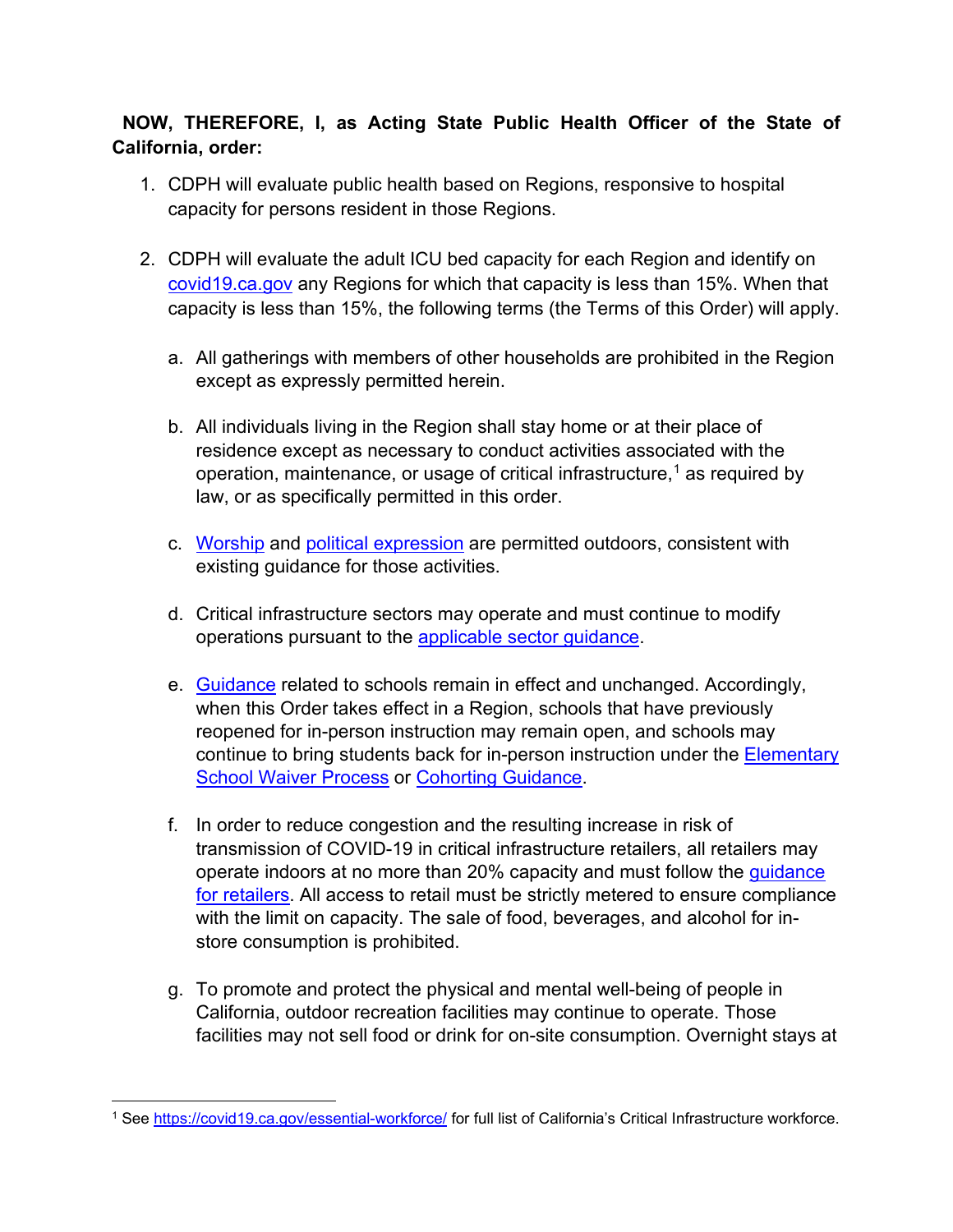campgrounds are not permitted.

- h. Nothing in this Order prevents any number of persons from the same household from leaving their residence, lodging, or temporary otherwise gather with) any number of persons from any other household, accommodation, as long as they do not engage in any interaction with (or except as specifically permitted herein.
- i. Terms (a) and (b) of this section do not apply to persons experiencing homelessness.
- accept or honor out of state reservations for non-essential travel, unless the entity until after that time period has expired. 3. Except as otherwise required by law, no hotel or lodging entity in California shall reservation is for at least the minimum time period required for quarantine and the persons identified in the reservation will quarantine in the hotel or lodging
- 4. This order shall take effect on December 5, 2020 at 1259pm PST.
- 5. For Regions where the adult ICU bed capacity falls below 15% after the effective date of this order, the Terms of this Order shall take effect 24 hours after that assessment.
- 6. The Terms of this Order shall remain in place for at least three weeks from the conditions merit an alternate projection schedule. If after three weeks from the effective date of the Terms of this Order in a Region, CDPH's four-week projections of the Region's total available adult ICU bed capacity is greater than or equal to 15%, the Terms of this Order shall no longer apply to the Region date the order takes effect in a Region and shall continue until CDPH's four-week projections of the Region's total available adult ICU bed capacity is greater than or equal to 15%. Four-week adult ICU bed capacity projections will be made approximately twice a week, unless CDPH determines that public health
- 7. After the termination of the Terms of this Order in a Region, each county within the Region will be assigned to a tier based on the Blueprint for a Safer Economy as set out in my August 28, 2020 Order, and the County is subject to the restrictions of the Blueprint appropriate to that tier.
- 8. I will continue to monitor the epidemiological data and will modify this Regional Stay-at-Home Order as required by the evolving public health conditions. If I determine that it is necessary to change the Terms of this Order, or otherwise modify the Regional Stay-at-Home Order, these modifications will be posted at [covid19.ca.gov](https://covid19.ca.gov).